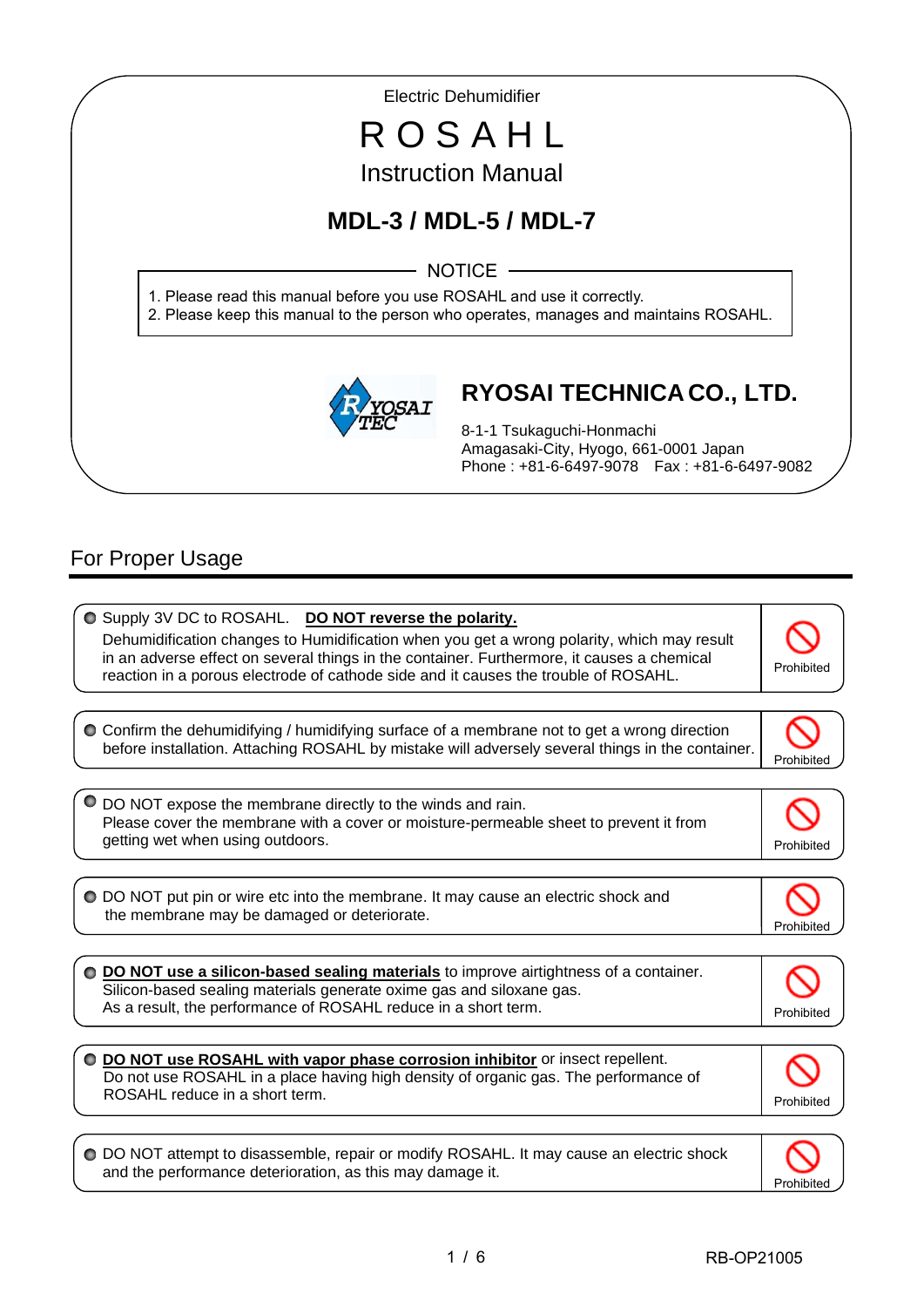## **Installation**

·As shown in the right figure, fit gasket to both sides of ROSAHL, attach the retainer plate on the top and fasten at around four points around the edge with M4 screws. If the necessary distance is not secured between the connecting terminal of ROSAHL and the panel surface, attach ROSAHL to an installation plate or such other plate and then install to the panel surface. I  $\overline{\phantom{a}}$ 

⊤and tnen instail to tne panel surrace.<br>·Gaskets used should be made from EPT(ethylene propylene Series and have hardness of approximately 8.

·When installing in an outdoor panel, avoid interference with the attaching screws of the rainproof cover.

#### **Table 1. Gasket processed dimensions (mm)**

| Model name | MDL-3    | MDL-5 | MDI-7 |
|------------|----------|-------|-------|
| Dim. a     | 45       | 70    |       |
| Dim. b     |          | 70    |       |
| Dim. c     | 30       | 55    | 75    |
| Dim. d     | 55       | 55    | 75    |
| Reference  | Figure 1 |       |       |

**Table 2. Retainer plate processed dimensions (mm)**

| Model name | MDL-3    | MDL-5 | MDL-7 |
|------------|----------|-------|-------|
| Dim. e     | 80       | 105   | 125   |
| Dim. f     | 75       | 75    | 95    |
| Dim. g     | 30       | 55    | 75    |
| Dim. h     | 55       | 55    | 75    |
| Dim.       | 70       | 95    | 115   |
| Dim. k     | 40       | 40    | 60    |
| Reference  | Figure 2 |       |       |

#### **Table 3. Installation dimensions (mm)**

| Model name | MDL-3    | MDL-5 | MDI-7 |
|------------|----------|-------|-------|
| Dim. m     |          | 95    | 115   |
| Dim. n     |          |       | 60    |
| Dim. p     | ۹٨       | 55    | 75    |
| Dim. q     | 55       | 55    | 75    |
| Reference  | Figure 3 |       |       |

#### **Table 4. Rainproof cover installation dimensions (mm) \*Option parts**

| Model name      | MDL-3                      | MDL-5 | MDL-7 |
|-----------------|----------------------------|-------|-------|
| Dim.r           | 135                        | 135   | 175   |
| Dim. s          | 125                        | 125   | 150   |
| Rainproof cover | For RDH-7J1<br>For RDH-5J1 |       |       |
| Model name      |                            |       |       |
| Reference       | Figure 3                   |       |       |

## Precautions for Use of ROSAHL

- 1) Attach a protective cover as needed not to touch the dehumidifying / humidifying surface of a membrane with a hand and an object.
- 2) Confirm the dehumidifying / humidifying surface of a membrane not to get a wrong direction before installation. Attaching ROSAHL by mistake will adversely affect several things in the container.
- 3) Keep strictly the following about power supply to ROSAHL
- (1) Do not reverse the polarity. Confirm a polarity indication of ROSAHL. Dehumidification changes to humidification when you get a wrong polarity, which may result in an adverse effect on several things in the container. Furthermore, it causes a chemical reaction in a porous electrode of cathode side and it causes the trouble of ROSAHL.
- (2) ROSAHL usually has a big rush current when the power is turned on. Therefore, we recommend the following power supply.
- (3) Use a dedicated power supply for each membrane. When multiple membrane are connected in series or parallel, the trouble of one membrane may cause all other membranes to be disabled.
- (4) The water vapor go through a membrane of ROSAHL. If you switch off a power supply, outside water vapor is returned into a container and the humidity is restored.



Connecting terminal

**Retainer nlate** 

Installation plate

Mojeture ivioisture<br>discharging hole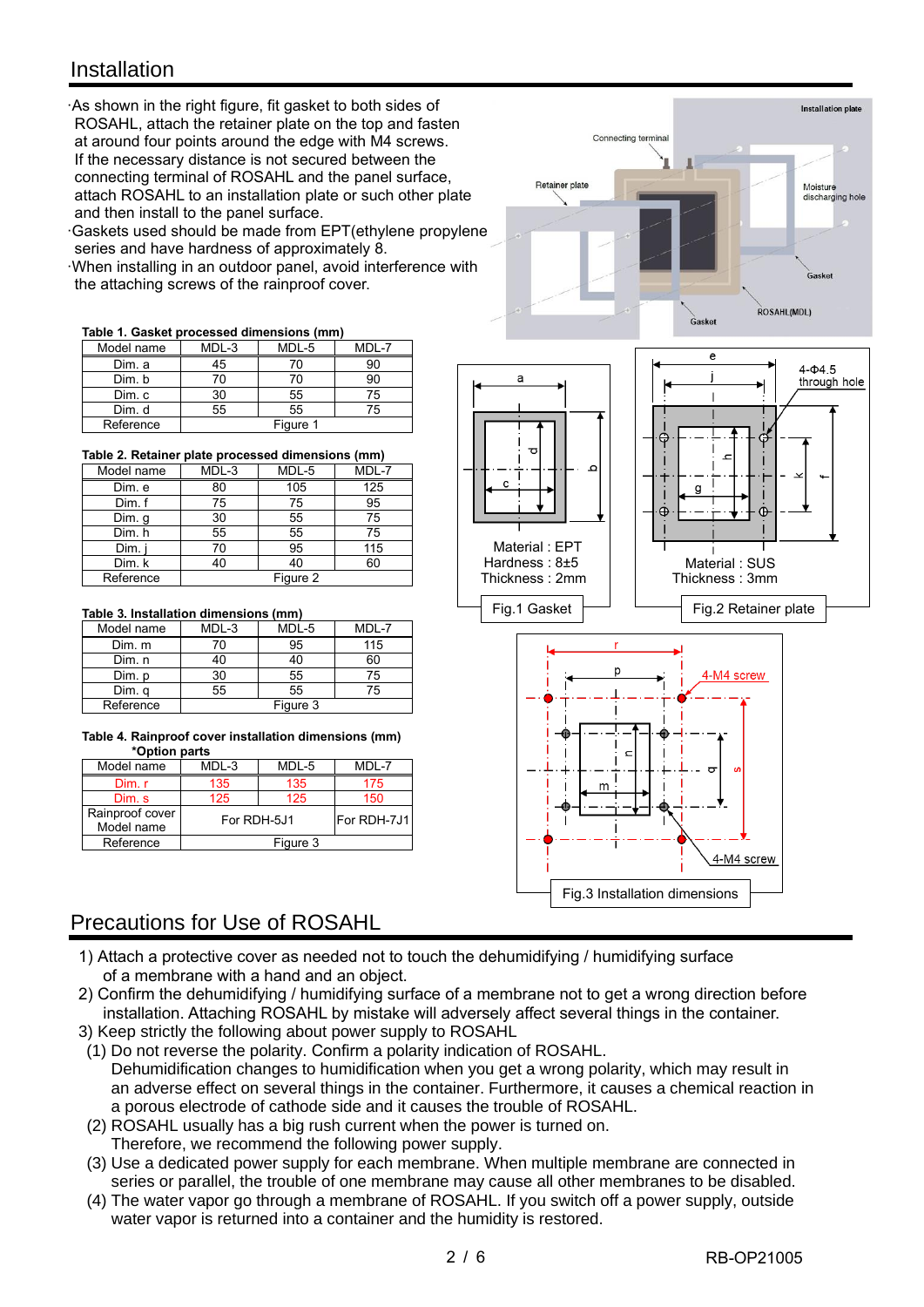Table 1. Recommended Power Supply Specifications

| Item                            | Model        | MDL-3                                                                           | MDL-5    | MDL-7 |
|---------------------------------|--------------|---------------------------------------------------------------------------------|----------|-------|
| Rated output voltage            |              |                                                                                 | 3V DC    |       |
| Rated output current            |              | 2A                                                                              | 3A       | 5A    |
| Overcurrent protection function | * Note       |                                                                                 | Required |       |
| Overvoltage protection function |              |                                                                                 | Required |       |
| Output voltage variation        |              | 0.1V or less                                                                    |          |       |
| Ripple noise                    | 0.2V or less |                                                                                 |          |       |
| <b>Others</b>                   |              | In accordance with the specifications of<br>commercially available power supply |          |       |

 Note : Use a constant or fold-back current limiting regarding overcurrent protection function. You cannot use the power supply with the Hiccup mode current limiting type, because the voltage more than 2V DC is necessary for ROSAHL when an overcurrent protection function worked. Also ROSAHL may not work correctly depending on a characteristic of fold-back current limiting.

- 4) A container must be an airtightness container. If a container has low airtightness and moisture permeable material, the results may not be what you expected.
- 5) Attach ROSAHL in the center of the inner side surface of a container with a gasket. (Do not attach it on a top or bottom surface.)
- 6) If you use ROSAHL with a gasket that contains an antioxidant, crystal materials may be generated on the surface of a membrane. When you choose a gasket, evaluate it enough.
- 7) Do not use silicon-based sealing materials to improve airtightness of a container. (Silicon-based sealing materials generate oxime gas and siloxane gas. As a result, the performance of ROSAHL reduce in a short term.) Additionally, when using any other sealing materials, ROSAHL must be attached after sealing materials are completely cured. Volatile substances generated during curing affect the performance of ROSAHL. [Recommended products] : modified silicon caulk (Konishi Co., Ltd.)
- 8) Do not expose a moisture discharging side of a membrane to water. When using outdoors, be sure to attach a cover or vent filter to protect a membrane from water or insects.
- 9) Attach a moisture-permeable sheet to a membrane to protect ROSAHL from much dust or oil mists. [Recommended products] : Vent Filter TEMISH S-NTF2131A-S06 (Nitto Denko Corporation)
- 10) Keep the moisture discharging side of a membrane well ventilated.
- 11) Do not use ROSAHL with vapor phase corrosion inhibitor or insect repellent. Do not use ROSAHL in a place having high density of organic gas.
- 12) Do not do remodeling. ROSAHL may break down.
- 13) When you use a silicon gasket for attachment, you need to vulcanize it (200 deg C / 6 hours) not to quickly degrade the performance of ROSAHL.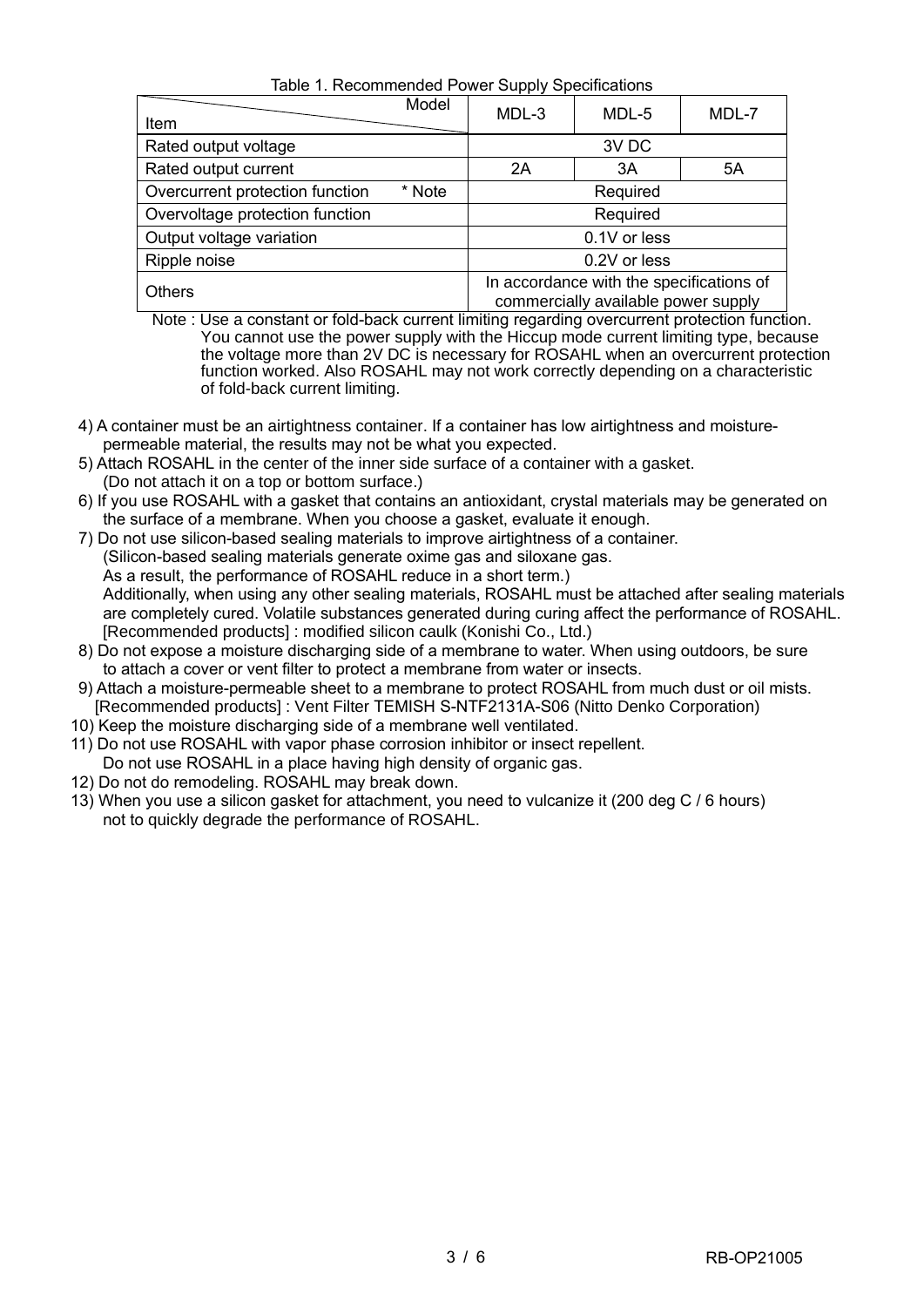Please confirm the following items surely before turning on the power.

- 1. Is the power supply 3V DC?
- 2. Is the polarity of ROSAHL correct?
- 3. Does not a membrane get wet?

### Usage

- 1. Please supply 3V DC to ROSAHL.
- 2. Please adjust a supply voltage in the range of 2.9 ~ 3.3V DC between each terminals after 15-20 minutes turning on the power at the first time of installation. (ROSAHL naturally causes a relatively big rush current when the power is turned on.

But this is not abnormal.)

## **Specifications**

| Table 2 MDL-3 / MDL-5 / MDL-7 Specifications                                                                                                          |                     |           |             |             |
|-------------------------------------------------------------------------------------------------------------------------------------------------------|---------------------|-----------|-------------|-------------|
| Items                                                                                                                                                 | Model Name          | MDL-3     | MDL-5       | MDL-7       |
| Dehumidifying Performance                                                                                                                             | $(g/day)$ *1        | 4         | 8           | 16          |
| Applicable Volume                                                                                                                                     | $(m^3)$ $^*2$       | $~1$ 0.5  | $\sim$ 1    | $\sim$ 2    |
| <b>Element Terminal Voltage</b>                                                                                                                       | (V)                 |           | 3 DC        |             |
| <b>Power Consumption</b>                                                                                                                              | $(W)$ $*3$          | 2         | 3           | 6           |
| <b>Dimensions</b>                                                                                                                                     | (mm) * <sup>4</sup> | 88×63×2.3 | 88×88×2.3   | 108×108×2.3 |
| Weight                                                                                                                                                | (g)                 | 20        | 25          | 50          |
| <b>Operating Temperature</b>                                                                                                                          | (deg C)             |           | $-10$ to 50 |             |
| (+)side:STO-41T-110N (J.S.T.MFG.CO.,LTD.) or equivalent<br><b>Connecting Terminal Type</b><br>-)side:STO-41T-110N-8(J.S.T.MFG.CO.,LTD.) or equivalent |                     |           |             |             |
| N <sub>0</sub>                                                                                                                                        |                     |           |             |             |

Notes

\*1 The initial value at the temperature of 30 deg C and humidity 60%RH. (The dehumidifying performance will reduce during use. How much it degrades depends on the operating environment and conditions. If any signs of abnormality are seen, early replacement is recommended.)

- \*2 The applicable volume is for a sealed, moisture-impermeable container, and may vary depending on the material of the container, state of sealing and required humidity.
- \*3 The annual average power consumption in average condition in Japan.
- \*4 Dimensions show the values of  $H \times W \times D$  in the figure below.

## **Outline**



4 / 6 RB-OP21005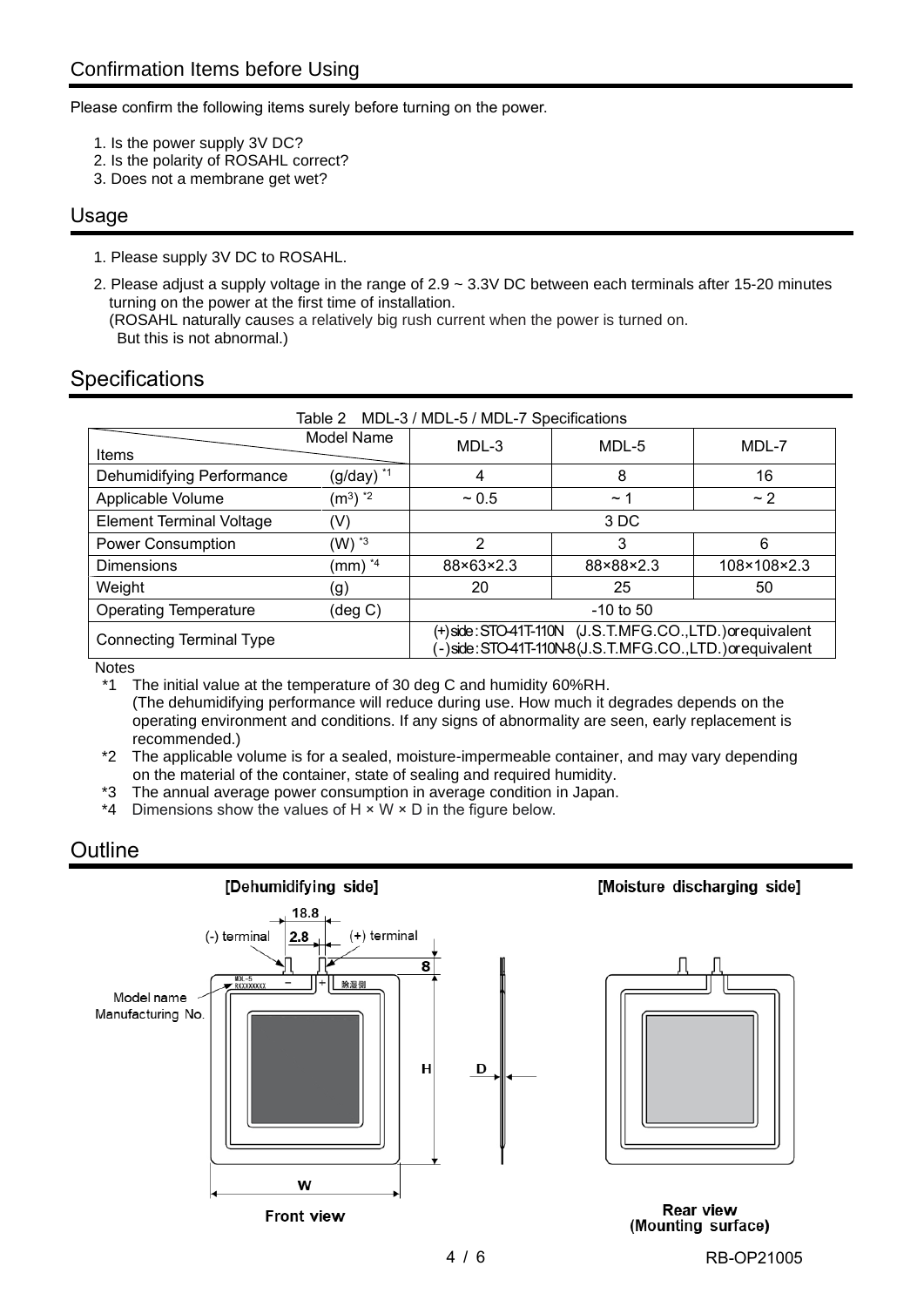### **Prohibited Substances and Recommended Materials for ROSAHL**

1. Prohibited substances

The substances which adversely affect ROSAHL and harm in response to ROSAHL are as follows. The anode side is affected mainly. Even the additives of materials may be affected. Please evaluate enough when a new substance is adopted or a maker is changed.

| Classification | Substance Name                                     | <b>State</b>  | <b>Notes</b>                                                                           |
|----------------|----------------------------------------------------|---------------|----------------------------------------------------------------------------------------|
|                | hydrochloric acid gas                              | gas           |                                                                                        |
|                | nitric acid gas                                    | gas           |                                                                                        |
|                | other corrosion gases                              | gas           |                                                                                        |
|                | SOx gas                                            | gas           |                                                                                        |
|                | NO <sub>x</sub> gas                                | gas           |                                                                                        |
| Inorganic      | chlorine gas                                       | gas           |                                                                                        |
| Matter         | sulfurous acid gas                                 | gas           |                                                                                        |
|                | other pollution gases                              | gas           |                                                                                        |
|                | concentrated hydrochloric acid                     | liquid        |                                                                                        |
|                | concentrated nitric acid                           | liquid        |                                                                                        |
|                | substance which produces other                     | liquid        |                                                                                        |
|                | corrosion gas                                      |               |                                                                                        |
|                | divalent metal ion                                 | liquid        |                                                                                        |
|                | siloxane gas                                       | gas           |                                                                                        |
|                | oxime gas                                          | gas           |                                                                                        |
|                | lamp black                                         | gas           |                                                                                        |
|                | diethylamine                                       | gas           |                                                                                        |
|                | other amine-based gas                              | gas           |                                                                                        |
|                | amide-based low molecular weight                   | gas, liquid   |                                                                                        |
|                | compound                                           |               |                                                                                        |
|                | methylene chloride                                 | liquid        |                                                                                        |
|                | perchloroethylene                                  | liquid        |                                                                                        |
|                | trichloroethylene                                  | liquid        |                                                                                        |
|                | perchloroethylene                                  | liquid        |                                                                                        |
|                | tetrachloroethylene<br>other chlorinated solvent   | liquid        |                                                                                        |
|                |                                                    | liquid        |                                                                                        |
|                | oil mist                                           | liquid        |                                                                                        |
| Organic        | dimethyl sulfoxide                                 | liquid        |                                                                                        |
| Matter         | other sulfur based organic solvent                 | liquid        |                                                                                        |
|                | silicone sealant                                   | solid         | These substances produce siloxane gas.                                                 |
|                | silicone grease                                    | solid         | Heat treatment (bake) is necessary to remove<br>low molecule siloxane of non-reaction. |
|                | silicone rubber                                    | solid         |                                                                                        |
|                | silicone-based sealing compound                    | solid         |                                                                                        |
|                | other siloxane chemical compound                   | solid         |                                                                                        |
|                | pran-ace                                           | solid         |                                                                                        |
|                | camphor                                            | solid         |                                                                                        |
|                | other insect repellent                             | solid         |                                                                                        |
|                | paradichlorobenzene                                | gas, liquid   |                                                                                        |
|                | other chlorine-based insect repellent              | gas, liquid   |                                                                                        |
|                | vapor phase inhibitor                              | liquid, solid |                                                                                        |
|                | corrosion inhibitor which is added in<br>materials | liquid, solid |                                                                                        |
|                | cigaret tar constituent                            | gas, liquid   |                                                                                        |
|                | 2,6-Di-tert-butyl-4-methylphenol (BHT)             | liquid        | The antioxidant which was added in packing                                             |